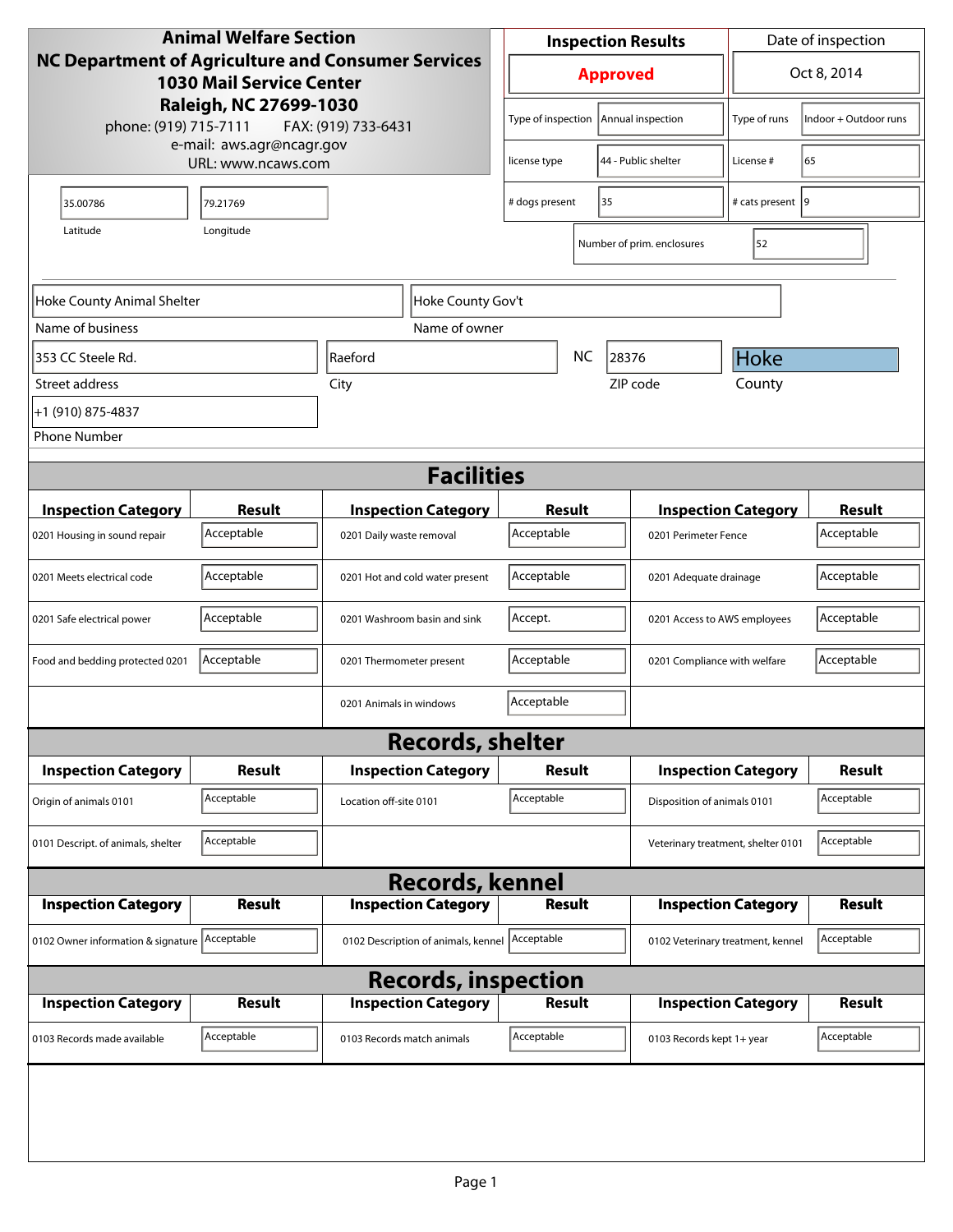| <b>Animal Welfare Section, NCDA&amp;CS</b>       |                           |                                    |                | Date of inspection<br><b>Inspection Results</b> |  |                |  |  |  |
|--------------------------------------------------|---------------------------|------------------------------------|----------------|-------------------------------------------------|--|----------------|--|--|--|
| Inspection Report, continued                     |                           | <b>Approved</b>                    | Oct 8, 2014    |                                                 |  |                |  |  |  |
| Hoke County Animal Shelter                       |                           | Hoke County Gov't                  | Raeford        |                                                 |  | <b>NC</b>      |  |  |  |
| <b>Indoor facilities</b>                         |                           |                                    |                |                                                 |  |                |  |  |  |
| <b>Inspection Category</b>                       | Result                    | <b>Inspection Category</b>         | Result         | <b>Inspection Category</b>                      |  | <b>Result</b>  |  |  |  |
| 0202 Ambient temperature, indoor                 | Acceptable                | 0202 Ventilation, indoor           | Acceptable     | 0202 Lighting, indoor                           |  | Acceptable     |  |  |  |
| 0202 Imperv./Sanitary surf., indoor              | Acceptable                | 0202 Drainage, indoor              | Acceptable     |                                                 |  |                |  |  |  |
|                                                  | <b>Outdoor facilities</b> |                                    |                |                                                 |  |                |  |  |  |
| <b>Inspection Category</b>                       | Result                    | <b>Inspection Category</b>         | Result         | <b>Inspection Category</b>                      |  | Result         |  |  |  |
| 0203 Impervious surfaces, outdoor                | Acceptable                | 0203 Housing, 1 per animal         | Not Applicable | 0203 Protection from elements                   |  | Acceptable     |  |  |  |
| 0203 Owner advised, outdoor                      | Not Applicable            | 0203 Drainage, outdoor             | Acceptable     |                                                 |  |                |  |  |  |
|                                                  |                           | <b>Primary enclosures</b>          |                |                                                 |  |                |  |  |  |
| <b>Inspection Category</b>                       | Result                    | <b>Inspection Category</b>         | Result         | <b>Inspection Category</b>                      |  | Result         |  |  |  |
| 0204 Drainage prev. cross contam.                | Acceptable                | 0204 Fence height >= 5 feet        | Acceptable     | 0204 1:10 ratio, person: animal                 |  | Not Applicable |  |  |  |
| 0204 Surf. impervious to moisture                | Acceptable                | 0204 Enclosure is escape proof     | Acceptable     | 0204 Cats, $>=$ 4 sq. ft. / adult               |  | Acceptable     |  |  |  |
| 0204 Prevent contact with wood                   | Acceptable                | 0204 Solid resting surface         | Acceptable     | 0204 Cats, $\le$ 12 / enclosure                 |  | Not Applicable |  |  |  |
| 0204 Enclosures in sound repair                  | Acceptable                | 0204 Cats, raised resting surface  | Acceptable     | 0204 Cats, 1 litter pan / 3 adults              |  | Acceptable     |  |  |  |
| 0204 Size of enclosure                           | Acceptable                | 0204 Dogs, supervision if > 4      | Not Applicable |                                                 |  |                |  |  |  |
|                                                  |                           | Feedina                            |                |                                                 |  |                |  |  |  |
| <b>Inspection Category</b>                       | <b>Result</b>             | <b>Inspection Category</b>         | <b>Result</b>  | <b>Inspection Category</b>                      |  | <b>Result</b>  |  |  |  |
| 0205 Feeding, 1x / day, adult                    | Acceptable                | 0205 Feeding, 1 bowl / adult       | Acceptable     | 0205 Feeding, commercial food                   |  | Acceptable     |  |  |  |
| 0205 Feeding, bowl in good repair                | Acceptable                | 0205 Feeding, quality food         | Acceptable     | 0205 Feeding, bowl is protected                 |  | Acceptable     |  |  |  |
| 0205 Feeding, 2x / day, young                    | Acceptable                |                                    |                |                                                 |  |                |  |  |  |
|                                                  | <b>Watering</b>           |                                    |                |                                                 |  |                |  |  |  |
| <b>Inspection Category</b>                       | <b>Result</b>             | <b>Inspection Category</b>         | <b>Result</b>  |                                                 |  |                |  |  |  |
| 0206 Watering, continuous access                 | Acceptable                | 0206 Watering, bowl in good repair | Acceptable     |                                                 |  |                |  |  |  |
| Sanitation/Employees/Classification & Separation |                           |                                    |                |                                                 |  |                |  |  |  |
| <b>Inspection Category</b>                       | <b>Result</b>             | <b>Inspection Category</b>         | <b>Result</b>  | <b>Inspection Category</b>                      |  | <b>Result</b>  |  |  |  |
| 0207 Waste removal 2x / day                      | Acceptable                | 0207 Grounds overgrown             | Acceptable     | 0207 Young given social interact.               |  | Acceptable     |  |  |  |
| 0207 Animals removed while clean                 | Acceptable                | 0207 Pest Control                  | Acceptable     | 0207 Species separated                          |  | Acceptable     |  |  |  |
|                                                  |                           |                                    |                |                                                 |  |                |  |  |  |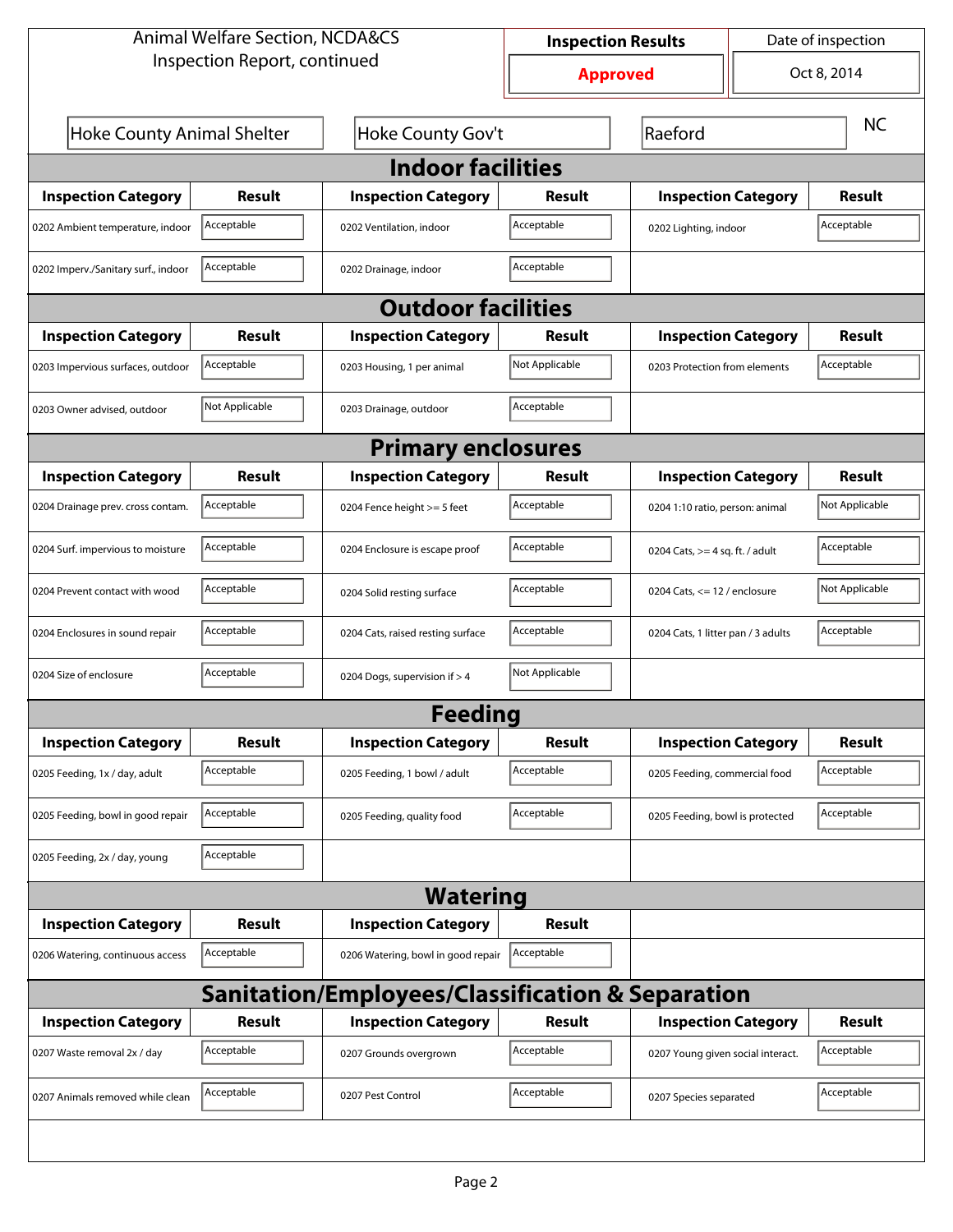| <b>Animal Welfare Section, NCDA&amp;CS</b>                               |                                       |                                                                         |                | Date of inspection<br><b>Inspection Results</b>                           |  |                |  |  |  |
|--------------------------------------------------------------------------|---------------------------------------|-------------------------------------------------------------------------|----------------|---------------------------------------------------------------------------|--|----------------|--|--|--|
| Inspection Report, continued                                             |                                       | <b>Approved</b>                                                         | Oct 8, 2014    |                                                                           |  |                |  |  |  |
| <b>Hoke County Animal Shelter</b><br>Hoke County Gov't                   |                                       |                                                                         |                | Raeford                                                                   |  | <b>NC</b>      |  |  |  |
| <b>Sanitation/Employees/Classification &amp; Separation (continued)</b>  |                                       |                                                                         |                |                                                                           |  |                |  |  |  |
| <b>Inspection Category</b>                                               | <b>Result</b>                         | <b>Inspection Category</b>                                              | <b>Result</b>  | <b>Inspection Category</b>                                                |  | Result         |  |  |  |
| 0207 Enclosure sanitized 2x / day                                        | Acceptable                            | 0207 Number of employees                                                | Acceptable     | 0207 Isolation area & signage                                             |  | Not Applicable |  |  |  |
| 0207 Method of sanitation                                                | Acceptable                            | 0207 Females in estrus, separated                                       | Not Applicable | 0207 Long term care program                                               |  | Not Applicable |  |  |  |
| 0207 Build./grnds., clean & repair                                       | Acceptable                            | 0207 Owner perm, commingling                                            | Not Applicable | 0207 Animals confined                                                     |  | Acceptable     |  |  |  |
|                                                                          |                                       | 0207 Young with dam                                                     | Acceptable     |                                                                           |  |                |  |  |  |
|                                                                          | <b>Veterinary Care</b>                |                                                                         |                |                                                                           |  |                |  |  |  |
| <b>Inspection Category</b>                                               | Result                                | <b>Inspection Category</b>                                              | Result         | <b>Inspection Category</b>                                                |  | Result         |  |  |  |
| 0210 Program of veterinary care                                          | Acceptable                            | 0210 Daily observation of animals                                       | Acceptable     | 0210 Rabies vaccination                                                   |  | Acceptable     |  |  |  |
| 0210 Veterinary care when needed                                         | Acceptable                            |                                                                         |                |                                                                           |  |                |  |  |  |
|                                                                          |                                       | <b>Vehicles</b>                                                         |                |                                                                           |  |                |  |  |  |
| 0301 Vehicles mechanically sound                                         | Acceptable                            | 0301 Fresh air and ventilation                                          | Acceptable     | 0301 Cargo area clean                                                     |  | Acceptable     |  |  |  |
|                                                                          |                                       | <b>Primary Enclosure Used in Transportation</b>                         |                |                                                                           |  |                |  |  |  |
| <b>Inspection Category</b>                                               | Result                                | <b>Inspection Category</b>                                              | <b>Result</b>  | <b>Inspection Category</b>                                                |  | Result         |  |  |  |
| 0302 Construction of enclosure                                           | Acceptable                            | 0302 Age and species separated                                          | Acceptable     | 0302 Size of transport enclosure                                          |  | Acceptable     |  |  |  |
| 0302 Enclosure clean & sanitized                                         | Acceptable                            |                                                                         |                |                                                                           |  |                |  |  |  |
|                                                                          | <b>Transportation: Food and Water</b> |                                                                         |                | <b>Transportation: Care</b>                                               |  |                |  |  |  |
| <b>Inspection Category</b>                                               | <b>Result</b>                         |                                                                         |                | <b>Inspection Category</b>                                                |  | <b>Result</b>  |  |  |  |
| 0303 Food & water during transport   Acceptable                          |                                       |                                                                         |                | 0304 Observation of animals                                               |  | Acceptable     |  |  |  |
|                                                                          |                                       | <b>General Statute 19A-32.1</b>                                         |                |                                                                           |  |                |  |  |  |
| (a) Hold minimum 72 hours                                                | Acceptable                            | (b) 1, 2, 3 Make available for adopt.                                   | Acceptable     | (c) Viewing 3 days for 4 hours each                                       |  | Acceptable     |  |  |  |
| (d) If animal offsite, photo of animal<br>posted in conspicuous location | Acceptable                            | (f) 1, 2, 3 Animals were returned to<br>owner, adopted or euth only     | Acceptable     | (g) i, ii Owner surrender held unless<br>proof ownership & signed consent |  | Acceptable     |  |  |  |
| (h) Owned animal surrender, ask if<br>there has been a bite w/in 10 days | Acceptable                            | (i) Release animal to person, record<br>of approved government photo ID | Acceptable     |                                                                           |  |                |  |  |  |
|                                                                          |                                       |                                                                         |                |                                                                           |  |                |  |  |  |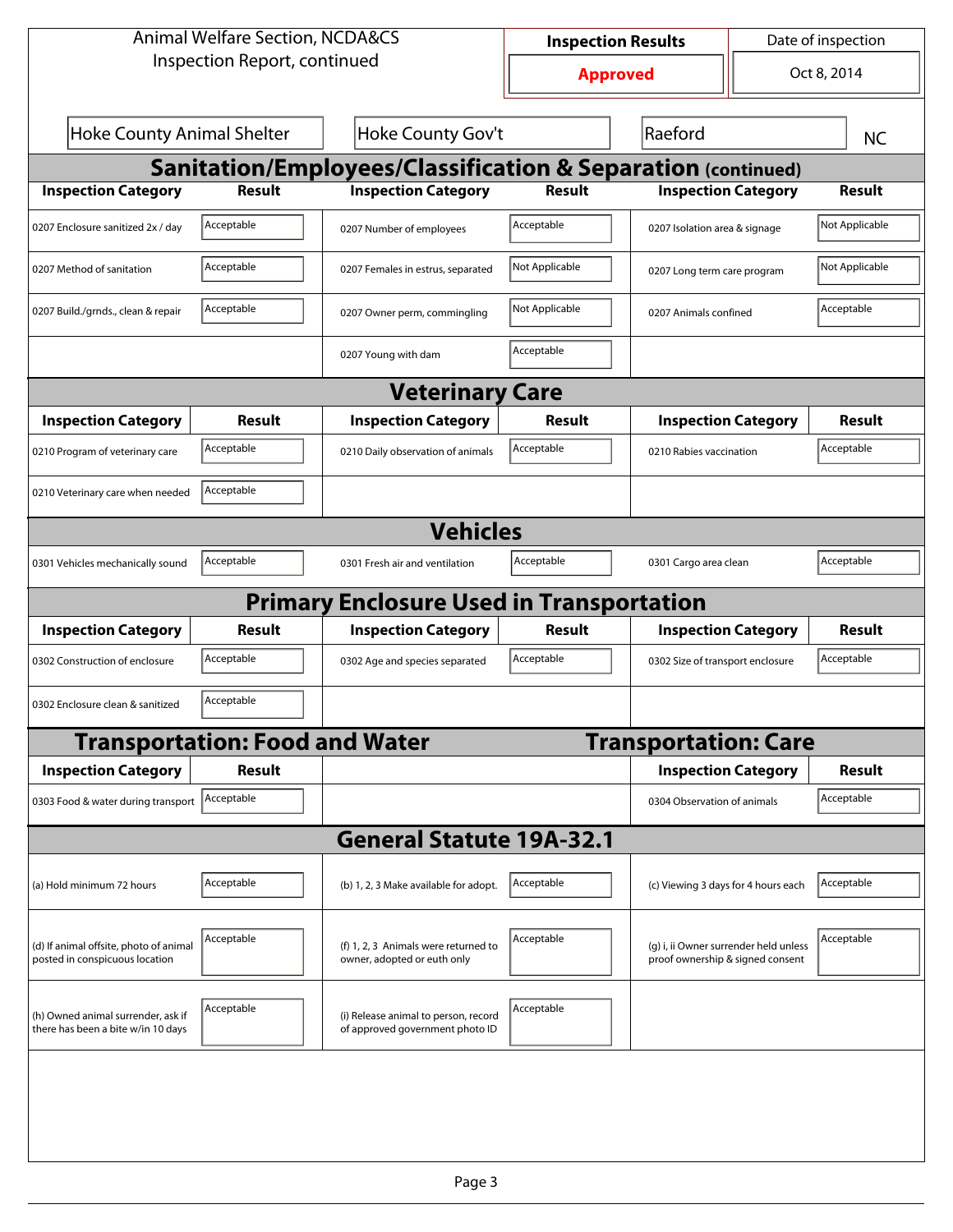|                                                                                                                    |                              | <b>Inspection Results</b> |         | Date of inspection |           |  |  |
|--------------------------------------------------------------------------------------------------------------------|------------------------------|---------------------------|---------|--------------------|-----------|--|--|
|                                                                                                                    |                              | <b>Approved</b>           |         | Oct 8, 2014        |           |  |  |
|                                                                                                                    |                              |                           |         |                    |           |  |  |
| Hoke County Animal Shelter                                                                                         | Hoke County Gov't            |                           | Raeford |                    | <b>NC</b> |  |  |
|                                                                                                                    |                              |                           |         |                    |           |  |  |
|                                                                                                                    | <b>Narrative Explanation</b> |                           |         |                    |           |  |  |
| Annual inspection performed today, facility is clean and odor free at time of inspection with no apparent signs of |                              |                           |         |                    |           |  |  |
| illness or injury. Ambient temperature is within range in all housing areas and all records are on site and to AWA |                              |                           |         |                    |           |  |  |
| regulations.                                                                                                       |                              |                           |         |                    |           |  |  |
| *Since previous inspection the facility has had the floors redone, added gravel, and fixed the bleach/water ratio. |                              |                           |         |                    |           |  |  |
| No inadequacies noted at this inspection.                                                                          |                              |                           |         |                    |           |  |  |
|                                                                                                                    |                              |                           |         |                    |           |  |  |
|                                                                                                                    |                              |                           |         |                    |           |  |  |
|                                                                                                                    |                              |                           |         |                    |           |  |  |
|                                                                                                                    |                              |                           |         |                    |           |  |  |
|                                                                                                                    |                              |                           |         |                    |           |  |  |
|                                                                                                                    |                              |                           |         |                    |           |  |  |
|                                                                                                                    |                              |                           |         |                    |           |  |  |
|                                                                                                                    |                              |                           |         |                    |           |  |  |
|                                                                                                                    |                              |                           |         |                    |           |  |  |
|                                                                                                                    |                              |                           |         |                    |           |  |  |
|                                                                                                                    |                              |                           |         |                    |           |  |  |
|                                                                                                                    |                              |                           |         |                    |           |  |  |
|                                                                                                                    |                              |                           |         |                    |           |  |  |
|                                                                                                                    |                              |                           |         |                    |           |  |  |
|                                                                                                                    |                              |                           |         |                    |           |  |  |
|                                                                                                                    |                              |                           |         |                    |           |  |  |
|                                                                                                                    |                              |                           |         |                    |           |  |  |
|                                                                                                                    |                              |                           |         |                    |           |  |  |
|                                                                                                                    |                              |                           |         |                    |           |  |  |
|                                                                                                                    |                              |                           |         |                    |           |  |  |
|                                                                                                                    |                              |                           |         |                    |           |  |  |